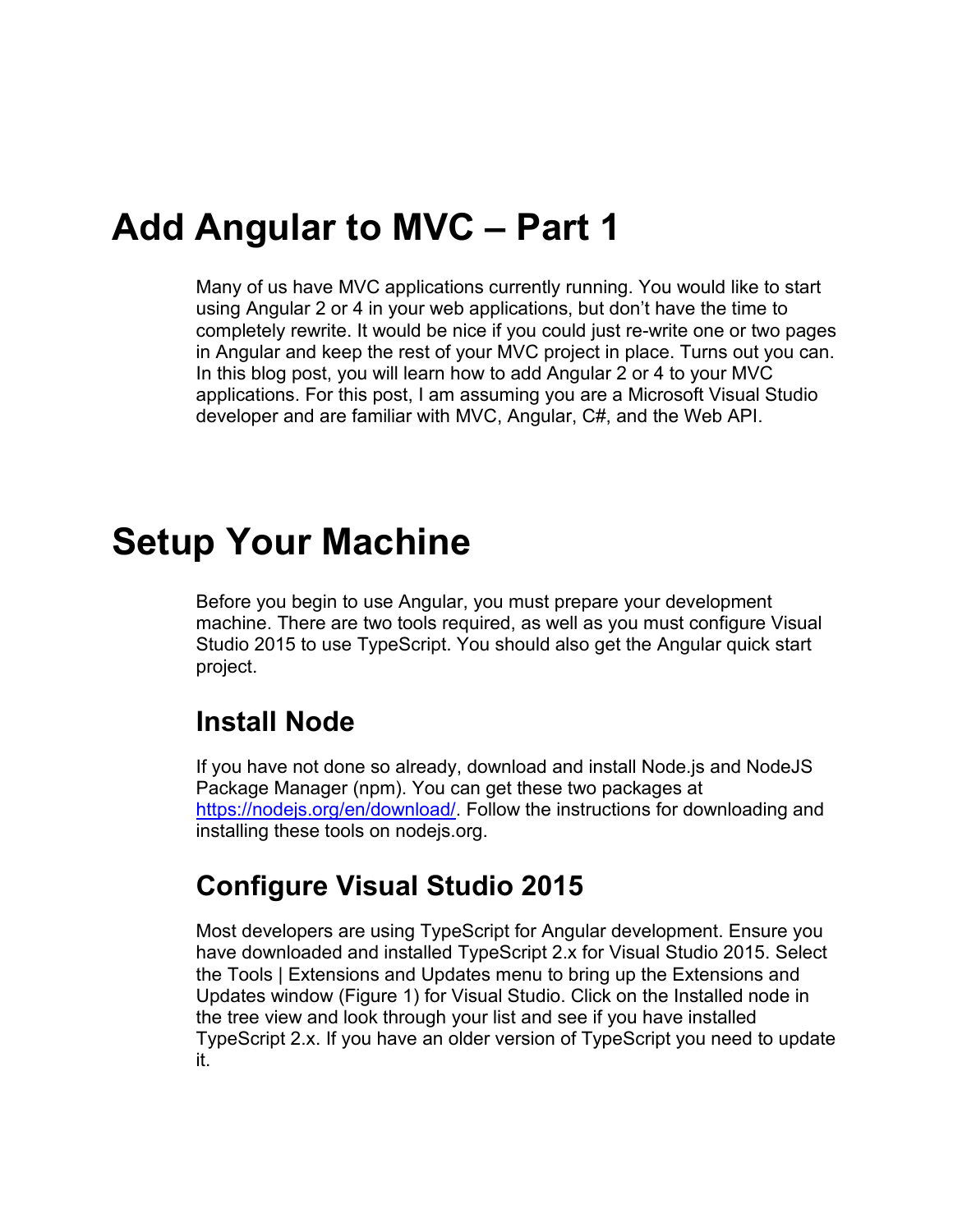

Figure 1: Use the Extensions and Updates window to check for TypeScript.

<span id="page-1-0"></span>To update to TypeScript 2.x, click on the Online node in the tree view and perform a search for TypeScript. Locate the latest version of TypeScript and download and install it into Visual Studio.

One last configuration item for Visual Studio is to select the **Tools | Options** menu and expand the Projects and Solutions node. Click on the External Web Tools [\(Figure 2\)](#page-2-0). Ensure that the \$(PATH) variable is located above any \$(DevEnvDir) variables if they exist in your environment. In my installation of Visual Studio, these variables did not exist.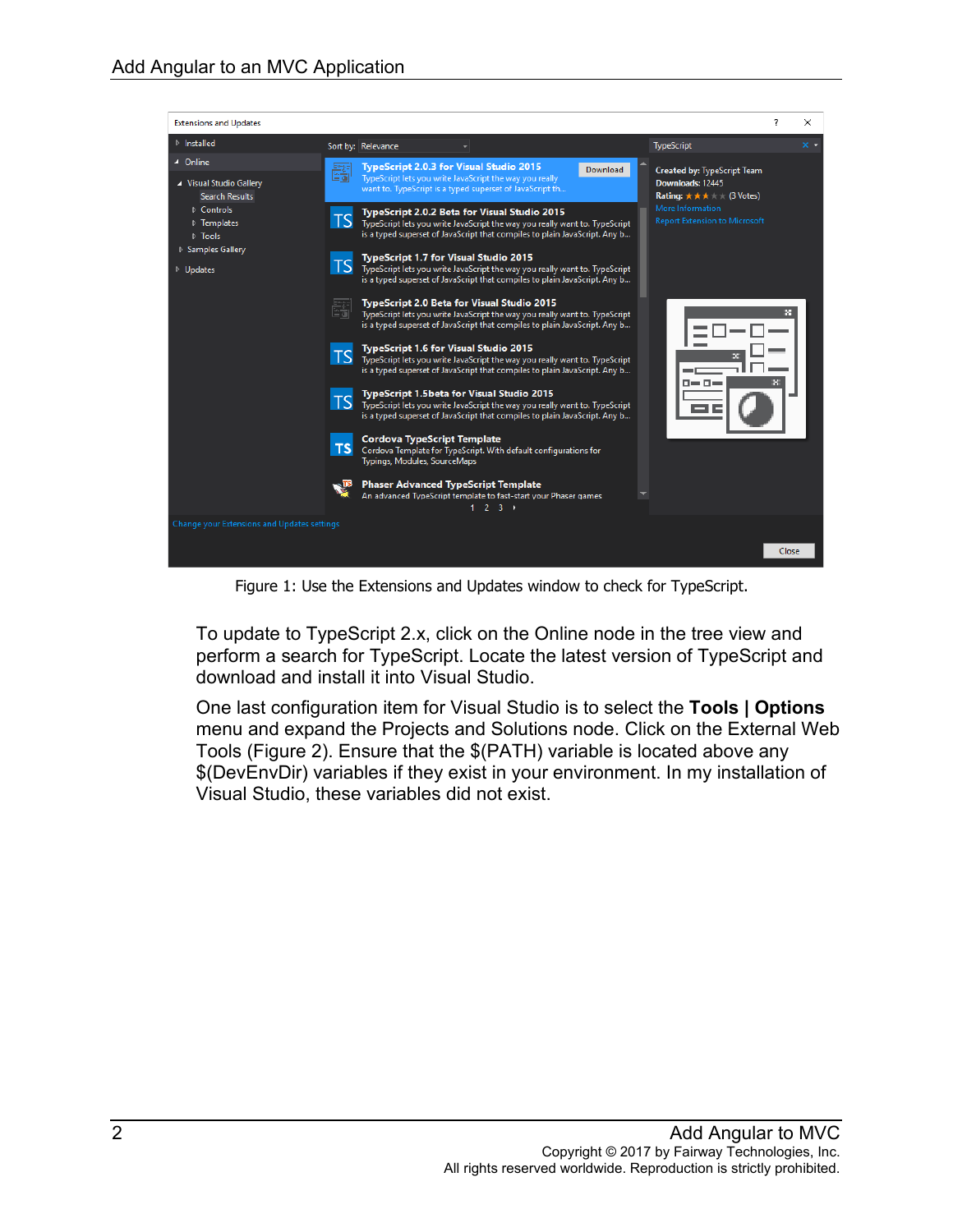| Options                                                                                                                                                                                                                                                       |   |                                                                                                                        | 7                        |        |
|---------------------------------------------------------------------------------------------------------------------------------------------------------------------------------------------------------------------------------------------------------------|---|------------------------------------------------------------------------------------------------------------------------|--------------------------|--------|
| Search Options (Ctrl+E)                                                                                                                                                                                                                                       | م | Locations of external tools:                                                                                           |                          |        |
| Environment<br>Þ.<br><b>Projects and Solutions</b><br>General<br>.NET Core Projects<br><b>Build and Run</b><br><b>External Web Tools</b><br><b>VB Defaults</b><br>VC++ Directories<br>VC++ Project Settings<br><b>Web Projects</b><br><b>D</b> Source Control |   | M.\node_modules\.bin<br>$\vee$ S(PATH)<br>S(VSINSTALLDIR)\Web\External<br>S(VSINSTALLDIR)\Web\External\git             |                          |        |
| Debugging<br>D.<br>IntelliTrace<br>▷.<br>Performance Tools<br>ь.<br>Analysis Services Tabular Designers<br><b>D</b> Azure Data Lake<br><b>CONTRACTOR</b><br>$m \rightarrow$                                                                                   | ٧ | The paths listed above will be searched when Visual Studio uses 3rd-party tools such as<br>Grunt, Gulp, Bower, or npm. | <b>Reset to Defaults</b> |        |
|                                                                                                                                                                                                                                                               |   | <b>OK</b>                                                                                                              |                          | Cancel |

Figure 2: Make sure the \$(PATH) variables is high in your location of external tools.

### <span id="page-2-0"></span>**Download Angular Quick Start**

Now that you have configured Visual Studio, you are going to need some configuration files and some TypeScript files to make it easier to get started with Angular. The Angular team has created a sample project that contains these files. This sample project is not a Visual Studio project, so you are only going to use some of the files from this project and not bring all of them into your project. Download the quick start zip file from [https://github.com/angular/quickstart.](https://github.com/angular/quickstart) After the zip file has been downloaded,

unzip the files into a folder on your hard drive.

# **Sample MVC Application**

Let's look at a sample MVC application, named PTC, that I am going to use as a demonstration [\(Figure 3\)](#page-3-0). You can download this sample, and the final sample by following the instructions at the end of this blog post.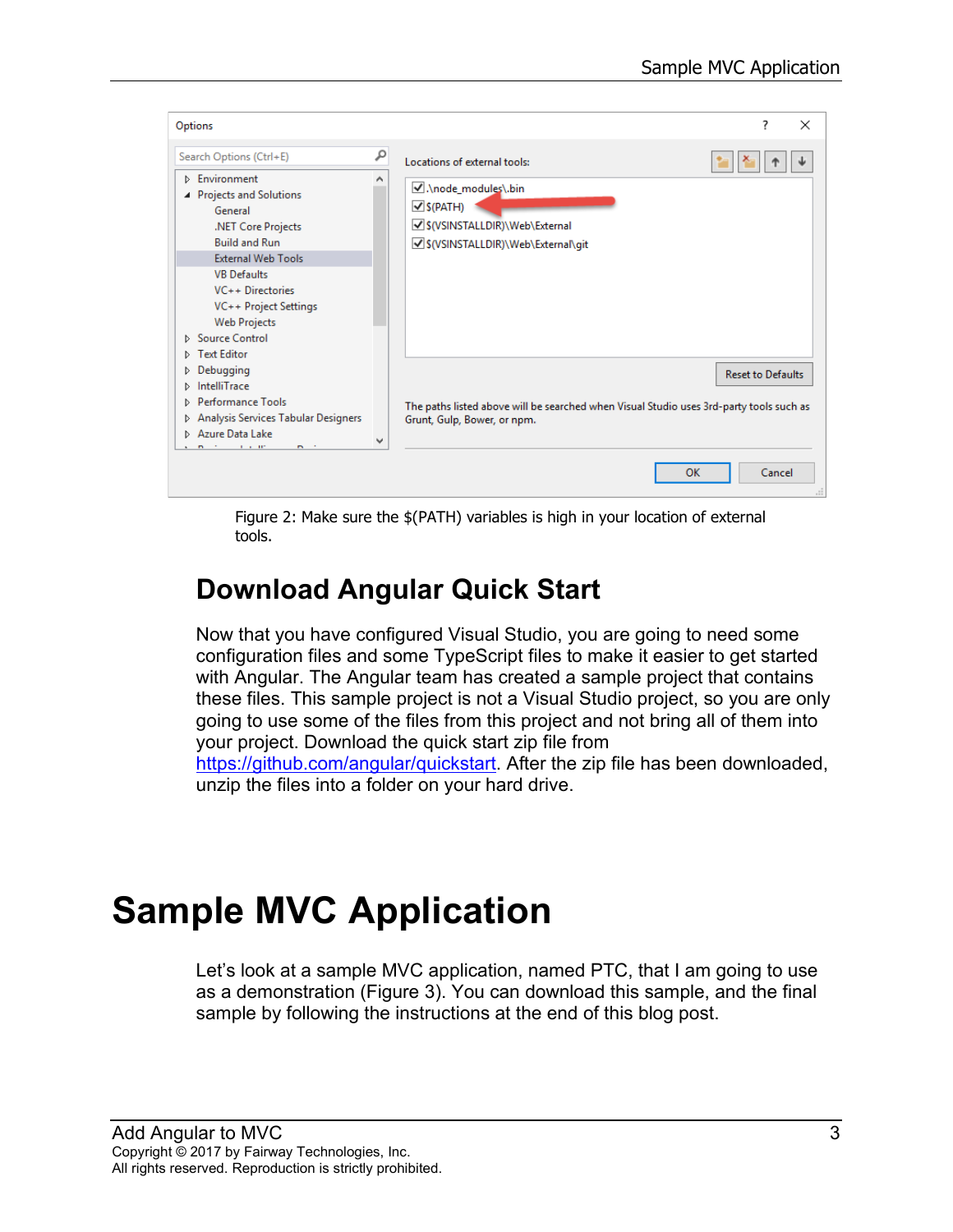|   | Solution Explorer Recommendation<br>$\Box$ $\times$<br>8888888888 |
|---|-------------------------------------------------------------------|
|   |                                                                   |
|   | ρ<br>Search Solution Explorer (Ctrl+;)                            |
|   | <b>M</b> Solution 'PTC' (1 project)                               |
|   | $\overline{m}$ PTC                                                |
| D | Properties                                                        |
| d | <b>■</b> References                                               |
| d | App_Start                                                         |
| d | $\Box$ Content                                                    |
| z | $\Box$ Controllers                                                |
|   | C <sup>#</sup> HomeController.cs<br>d                             |
|   | C# ProductController.cs<br>d                                      |
| Þ | $\blacksquare$ fonts                                              |
| z | Models                                                            |
|   | C# Product.cs<br>d                                                |
|   | d<br>C# PTCData-Extensions.cs                                     |
|   | C# PTCData.cs<br>d                                                |
| D | Scripts                                                           |
| z | <b>△</b> ViewModels                                               |
|   | C# PDSAPageModeEnum.cs<br>d                                       |
|   | C# ProductViewModel.cs<br>D                                       |
| Z | └ Views                                                           |
|   | <b>E</b> Home<br>D                                                |
|   | Product                                                           |
|   | [@] _ProductDetail.cshtml                                         |
|   | [@] ProductList.cshtml                                            |
|   | <sup>[@]</sup> Product.cshtml                                     |
|   | Shared<br>D                                                       |
|   | [@] _ViewStart.cshtml                                             |
|   | ∳े Web.config                                                     |
|   | 圖 favicon.ico                                                     |
| Þ | <sub>හ</sub> ි Global.asax                                        |
|   | √] packages.config                                                |
| d | √ Web.config                                                      |

Figure 3: A sample MVC application to display a product list

<span id="page-3-0"></span>This is a vanilla MVC application that does not have the Web API in it. It has the following classes that are of interest.

| File                     | <b>Description</b>                                                       |
|--------------------------|--------------------------------------------------------------------------|
| <b>ProductController</b> | The MVC controller to display the \Views\Product\Product.cshtml<br>page. |
| Product                  | An entity class to represent a product object                            |
| PTCData-Extensions       | Additional validation for Product data                                   |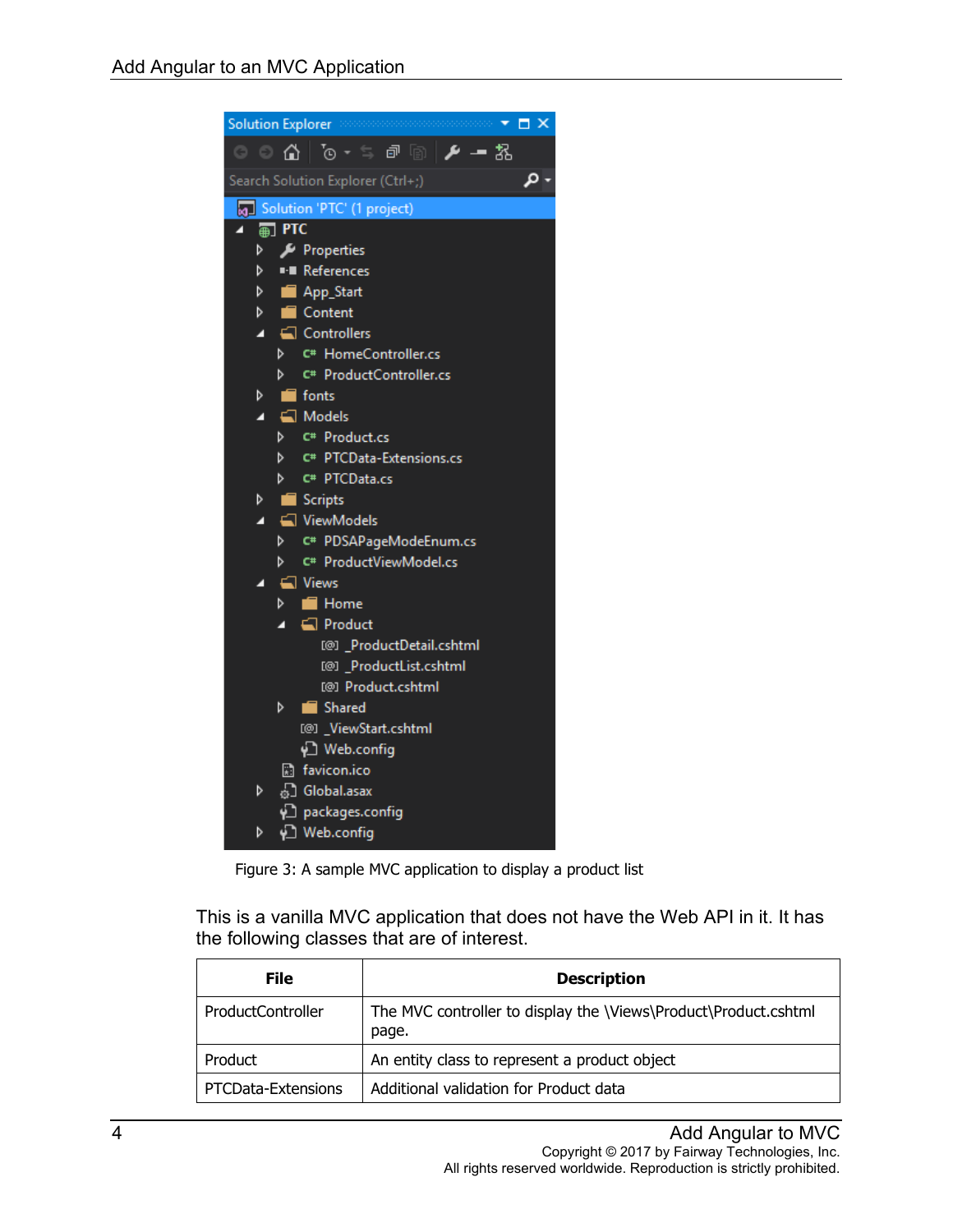| PTCData              | Entity Framework generated data layer.                                     |
|----------------------|----------------------------------------------------------------------------|
| PDSAPageModeEnum     | Enumeration for the mode that page is currently in                         |
| ProductViewModel     | A view model that is called from the ProductController to retrieve<br>data |
| ProductDetail.cshtml | A partial page to display, add, and edit a single product record.          |
| ProductList.cshtml   | A partial page that displays a list of product data                        |
| Product.cshtml       | A MVC page to list or edit product(s) retrieved from the view<br>model.    |

Table 1: A list of the classes in the PTC MVC application

### **Install Product Table**

Before you can run this sample, you need to download the sample project, locate the \SqlScripts folder and install the Product.sql into a SQL Server database. After you have created the Product table, open the Web.config file and adjust the connection string to point to your server and your database.

### **Test the Page**

You can now run the Product.cshtml page and ensure you get something that looks like [Figure 4.](#page-4-0)

|                     |          | Im http://localhost:1268/Produ Q - C<br>頂                          | Paul's Training Company<br>× |                       |         | ×<br>52 |  |  |
|---------------------|----------|--------------------------------------------------------------------|------------------------------|-----------------------|---------|---------|--|--|
|                     |          | Paul's Training Company<br>Home<br><b>Products</b>                 |                              |                       |         |         |  |  |
| <b>Product List</b> |          |                                                                    |                              |                       |         |         |  |  |
|                     |          | <b>Add New Product</b>                                             |                              |                       |         |         |  |  |
|                     | Edit     | Product Name                                                       | Introduction Date            | URL                   | Price   | Delete  |  |  |
|                     | <b>G</b> | Extending Bootstrap with CSS, JavaScript<br>and jQuery             | 6/11/2015 12:00:00<br>AM     | http://bit.ly/1SNzc0i | \$29.00 | 霝       |  |  |
|                     | Q,       | Build your own Bootstrap Business<br>Application Template in MVC   | 1/29/2015 12:00:00<br>AM     | http://bit.ly/1I8ZqZq | \$29.00 | 孟       |  |  |
|                     | Q,       | Building Mobile Web Sites Using Web Forms,<br>Bootstrap, and HTML5 | 8/28/2014 12:00:00<br>AM     | http://bit.ly/1J2dcrj | \$29.00 | 侖       |  |  |
|                     | G,       | How to Start and Run A Consulting Business                         | 9/12/2013 12:00:00<br>AM     | http://bit.lv/1L8kOwd | \$29.00 | 命       |  |  |
|                     | $\alpha$ | The Many Approaches to XML Processing<br>in .NET Applications      | 7/22/2013 12:00:00<br>AM     | http://bit.ly/1DBfUgd | \$29.00 | 侖       |  |  |
|                     | Ū,       | WPF for the Business Programmer                                    | 6/12/2009 12:00:00<br>AM     | http://bit.ly/1UF858z | \$29.00 | 命       |  |  |
|                     | <b>Q</b> | WPF for the Visual Basic Programmer - Part<br>1                    | 12/16/2013<br>12:00:00 AM    | http://bit.ly/1uFxS7C | \$29.00 | 侖       |  |  |
|                     | Q,       | WPF for the Visual Basic Programmer - Part<br>$\overline{2}$       | 2/18/2014 12:00:00<br>AM     | http://bit.ly/1MjQ9NG | \$29.00 | 霝       |  |  |

<span id="page-4-0"></span>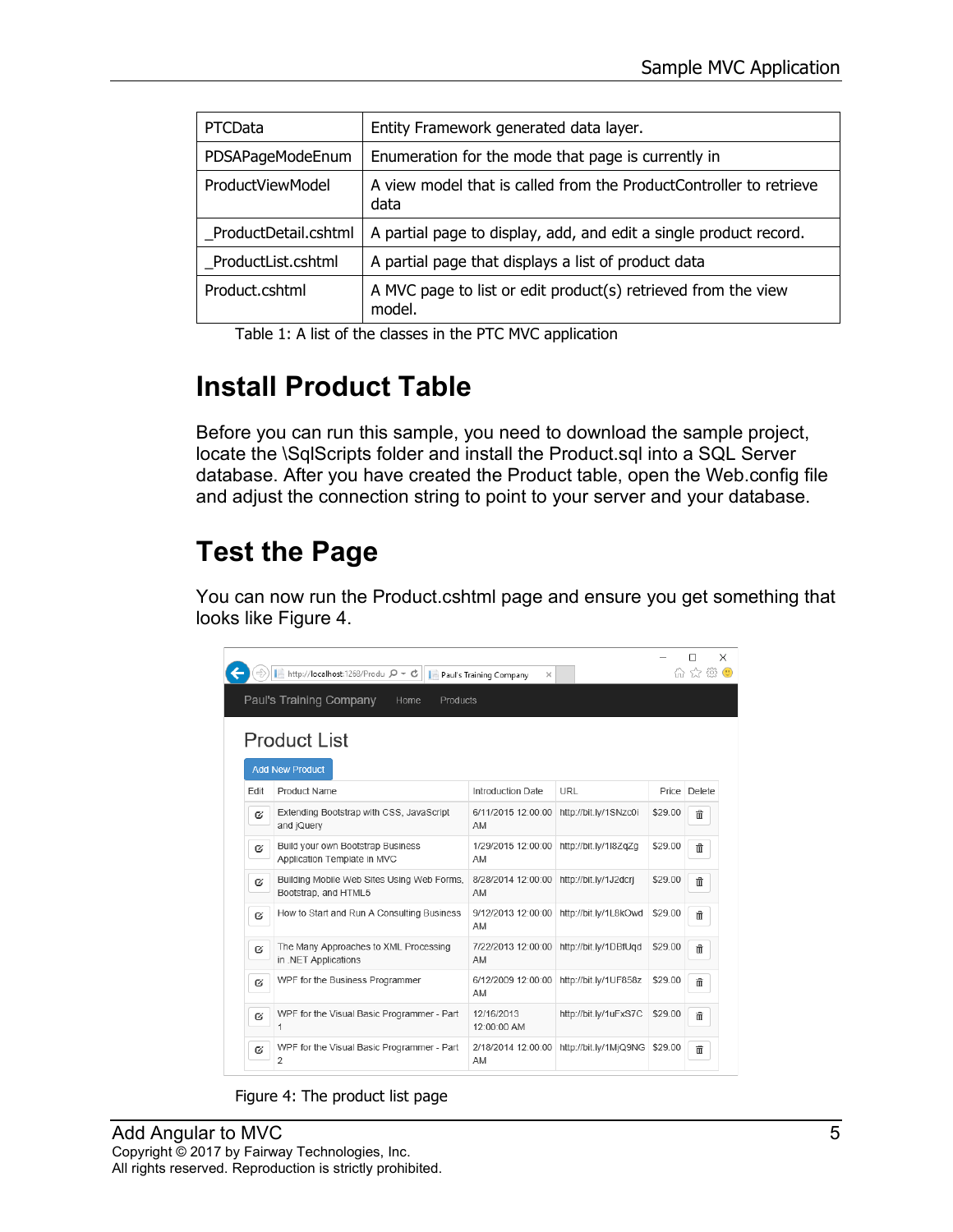# **Add Angular Files**

You need to add a few Angular files from the quick start project you downloaded. Prior to doing this, add a new folder named \app to your MVC project. Using Windows Explorer, navigate to the folder where you extracted the quick start files. Do NOT copy all these files into your Visual Studio project, you do not need all of them. Locate and copy the following files into the root of your new Visual Studio project.

- \package.json
- \tslint.json
- \src\tsconfig.json

Copy the file \src\systemjs.config.js into the \scripts folder of your VS project.

Copy the file \src\main.ts into the \app folder of your VS project. You will most likely receive a message that your project has been configured to support TypeScript. It will ask you if you want to search for TypeScript typings. Just answer No as you are not going to need these right now.

Expand the \src\app folder in the quick start folder and copy the following TypeScript files located in this folder into the \app folder you created in your VS project.

- app.component.ts
- app.module.ts

### **Restore Packages**

Even though you added some TypeScript files, nothing is going to work yet. You need to download a new folder using the NodeJS Package Manager (npm). Visual Studio can download all of these files using npm, but you must **first close and reopen Visual Studio**. If you don't close and reopen Visual Studio, the appropriate menu item needed will not show up. Go ahead and close your instance of Visual Studio now, then, reopen the ProductApp project. Right mouse click on the package.json and select **Restore Packages** [\(Figure 5\)](#page-6-0) from the menu. This process takes a little while, so be patient.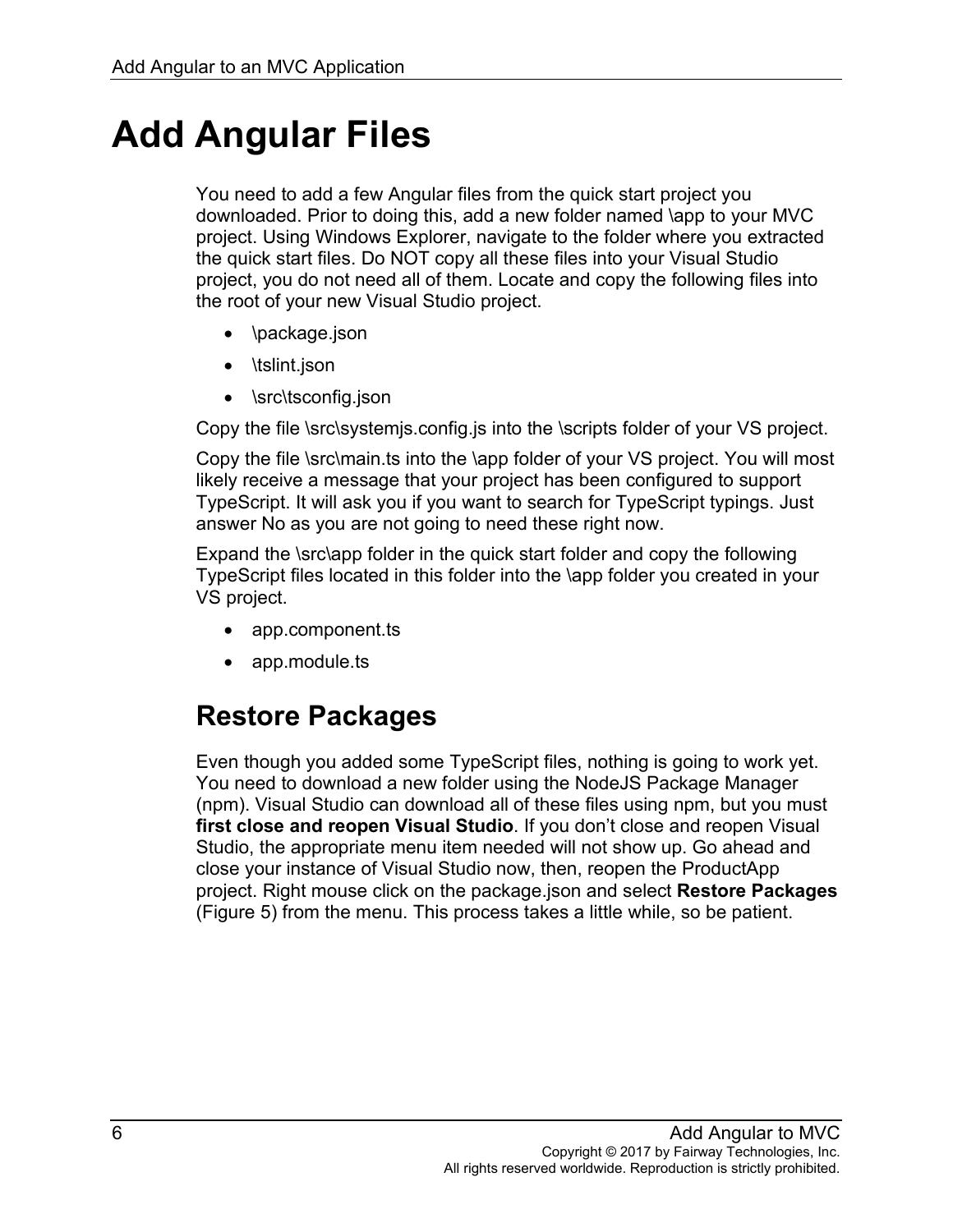

Figure 5: The Restore Packages menu only shows up after closing and reopening Visual Studio.

<span id="page-6-0"></span>After the installation of the packages is complete, click on the Show All Files icon in the Solution Explorer window. You should see a new folder has appeared named node\_modules [\(Figure 6\)](#page-7-0). DO NOT include this folder in your project, you do not need all these files in your project. They are just there to support the various libraries you use when developing with Angular.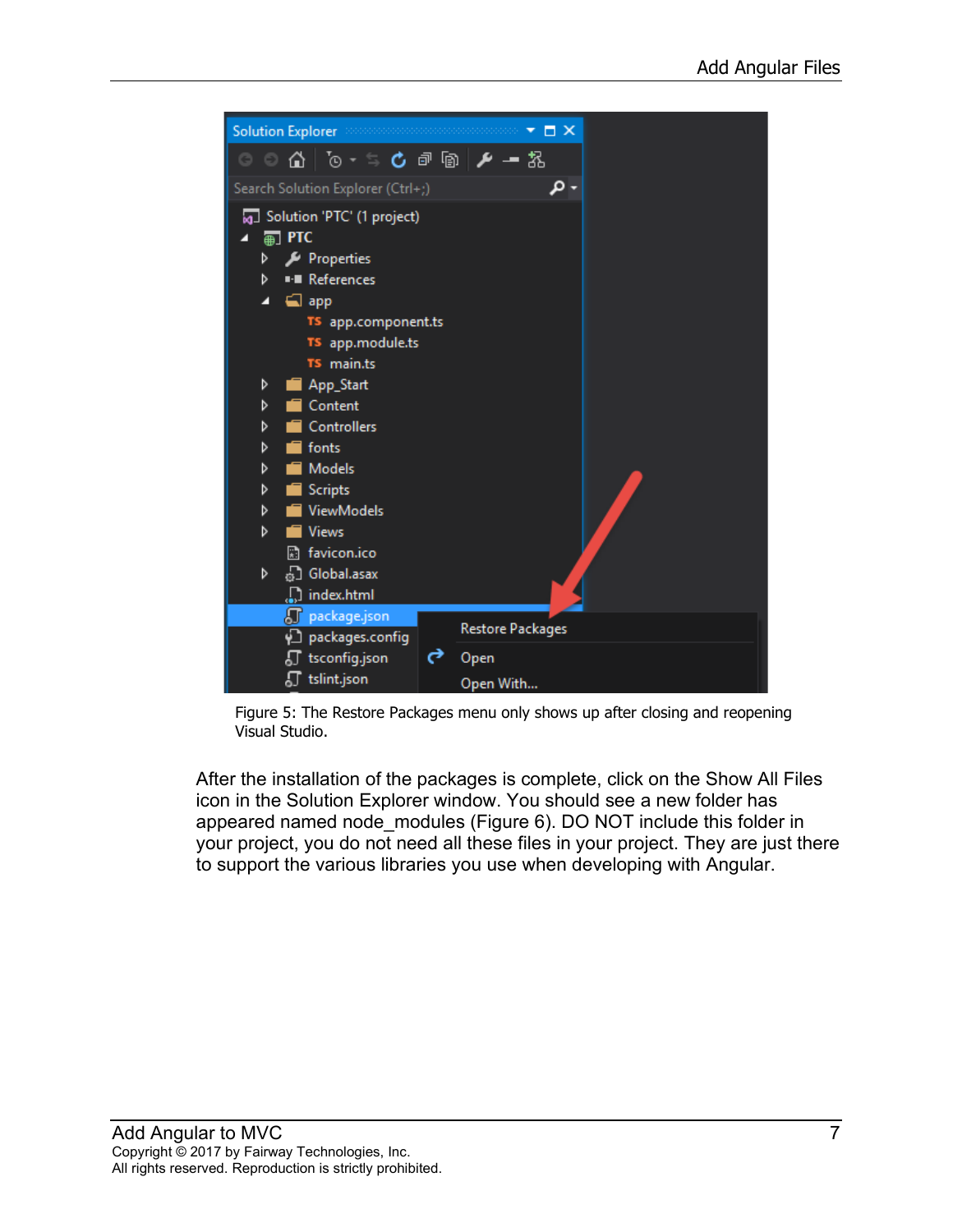|                              |                    | 1000000000<br>$\Box$ $\times$<br><b>Solution Explorer Members</b>                                                                                                         |
|------------------------------|--------------------|---------------------------------------------------------------------------------------------------------------------------------------------------------------------------|
| G<br>$\boldsymbol{\epsilon}$ | 6                  | $\blacksquare$ $\blacksquare$ $\blacksquare$ $\blacksquare$ $\blacksquare$ $\blacksquare$ $\blacksquare$ $\blacksquare$ $\blacksquare$ $\blacksquare$ $\blacksquare$<br>品 |
|                              |                    | Search Solution Explorer (Ctrl+;)                                                                                                                                         |
|                              |                    | <b>a</b> Solution 'PTC' (1 project)                                                                                                                                       |
|                              | <sub>(4)</sub> PTC |                                                                                                                                                                           |
| d                            |                    | Properties                                                                                                                                                                |
| d                            |                    | ■ References                                                                                                                                                              |
| d                            | ш                  | app                                                                                                                                                                       |
| d                            |                    | App_Start                                                                                                                                                                 |
| d                            |                    | i‴ bin                                                                                                                                                                    |
| d                            |                    | Content                                                                                                                                                                   |
| d                            |                    | Controllers                                                                                                                                                               |
| d                            |                    | fonts                                                                                                                                                                     |
| d                            |                    | <b>Models</b>                                                                                                                                                             |
| d                            |                    | node_modules                                                                                                                                                              |
| d                            |                    | i⊡obj                                                                                                                                                                     |
| D                            |                    | <b>Scripts</b>                                                                                                                                                            |
| d                            |                    | SqlScripts                                                                                                                                                                |
| d                            |                    | ViewModels                                                                                                                                                                |
| d                            |                    | <b>Views</b>                                                                                                                                                              |
|                              |                    | havicon.ico                                                                                                                                                               |
| D                            |                    | <sub>හ</sub> ි Global.asax                                                                                                                                                |
|                              |                    | $\int\int$ package.json                                                                                                                                                   |
|                              |                    | √] packages.config                                                                                                                                                        |
|                              |                    | <b>■ Readme.txt</b>                                                                                                                                                       |
|                              |                    | <b>们</b> tsconfig.json                                                                                                                                                    |
|                              |                    | <b>』</b> tslint.json                                                                                                                                                      |
| D                            |                    | မှ Web.config                                                                                                                                                             |
|                              |                    |                                                                                                                                                                           |

Figure 6: Don't include the node\_modules folder in your project.

# <span id="page-7-0"></span>**Add Links to the MVC Shared Layout**

Navigate to where you installed the quick start files and open the \src\index.html page. You need to copy a few lines of code from this page into the \Views\Shared\\_Layout.cshtml file. Open the \_Layout.cshtml file in Visual Studio. Locate the following lines of code in the index.html page and paste them into the <head> section of the Layout.cshtml file.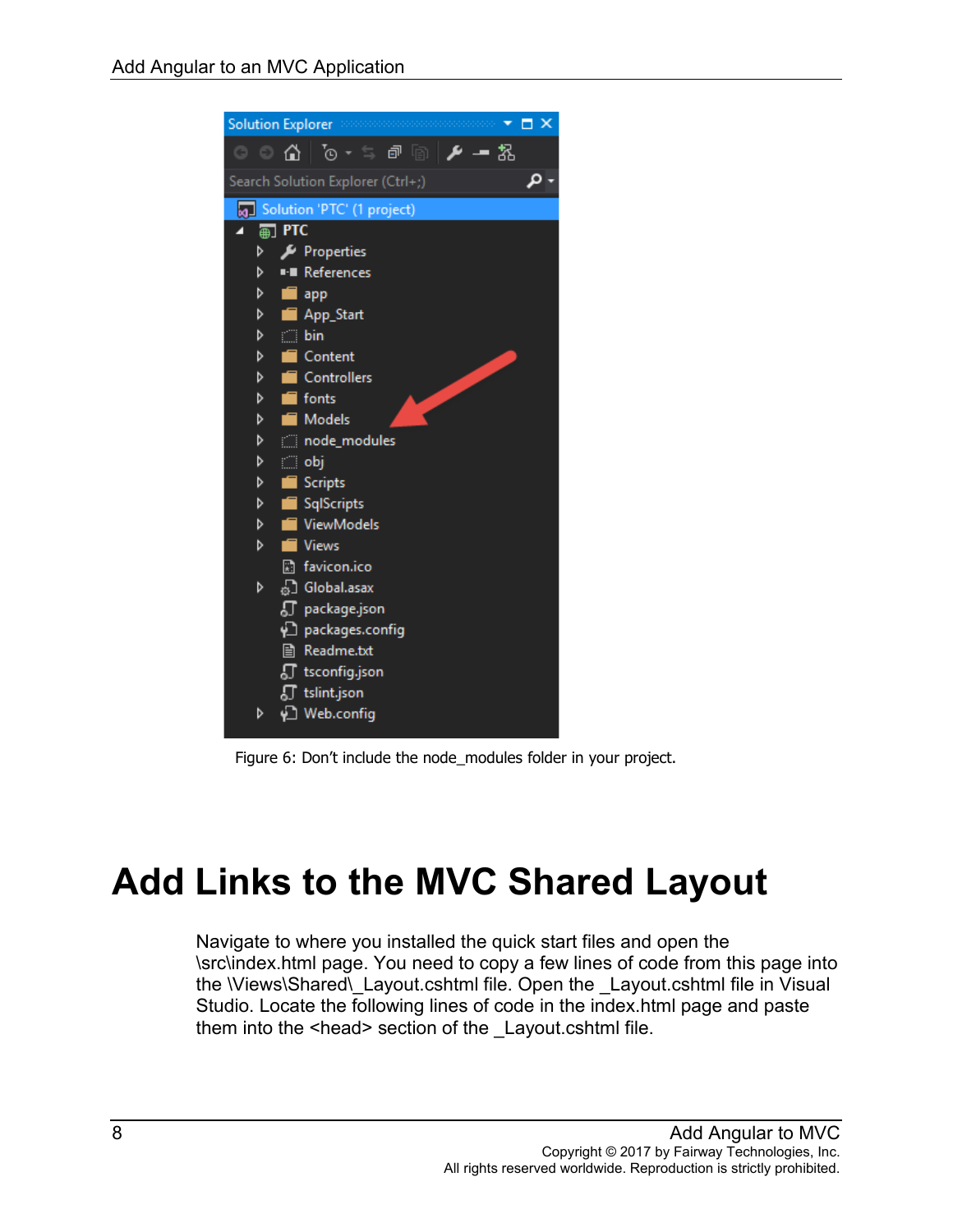```
<base href="/">
```
I like to the above line of code as the first one after the <head> element. Locate the next lines that start with the comment shown below and copy them all after the @Scripts.Render() and before the </head> element.

```
<!-- Polyfill(s) for older browsers -->
<script src="node_modules/core-js/client/shim.min.js">
</script>
<script src="node_modules/zone.js/dist/zone.js"></script>
<script src="node_modules/systemjs/dist/system.src.js">
</script>
<script src="systemjs.config.js"></script>
<script>
  System.import('main.js')
       .catch(function(err){ console.error(err); });
</script>
```
Since the Layout is in a different location in your project from the index.html in the quick start project, you need to fix up the src attributes. Add a forward slash in front of each of the above references for the node modules.

```
<script src="/node_modules/core-js/client/shim.min.js">
</script>
<script src="/node modules/zone.js/dist/zone.js"></script>
<script src="/node_modules/systemjs/dist/system.src.js">
</script>
```
For the systemjs.config.js file, you placed that into the Scripts folder, so you need to add /scripts/ in front of that file reference.

```
<script src="/scripts/systemjs.config.js"></script>
```
Locate the  $\le$ script> tag that is responsible for importing the main.js file which is transpiled from the main.ts file. This code is shown in the following code snippet.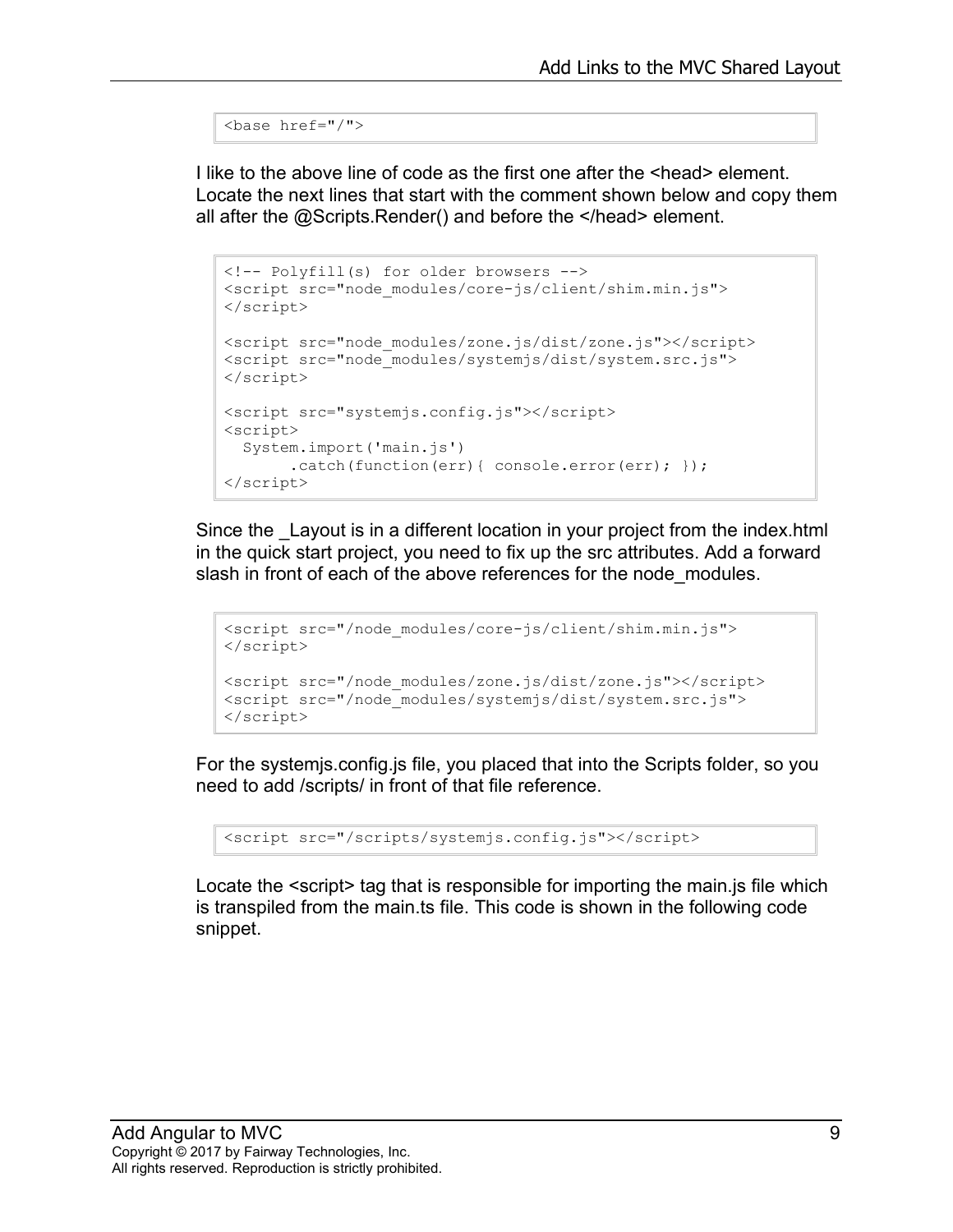```
<script>
  System.import('main.js')
   .catch(function(err){ console.error(err); });
</script>
```
Since you moved the main.ts file into the \app folder, modify the parameter passed to the import function to 'app/main' as shown in the following snippet.

```
<script>
  System.import('/app/main')
   .catch(function(err){ console.error(err); });
</script>
```
In the quick start project, the main.ts file was expecting to find the app.module.ts file in the \app folder below the root folder. However, since these two files are now located in the same folder, you need to open the main.ts file located in the \app folder and locate the following line of code.

import { AppModule } from '**./app/app.module**';

Remove the '/app' portion from this line of code so that the final code looks like the following snippet.

import { AppModule } from '**./app.module**';

You should run your Product page again just to make sure that your application still compiles and runs.

## **Eliminate Hard-Coded HTML Template**

The app.component.ts file contains a template property to output some HTML. I do not like having HTML written in TypeScript, so create an HTML page to display the HTML for the landing page of your Angular application.

Right mouse click on the \app folder and select **Add | HTML Page** and set the name to app.component.html. Click the OK button. Remove the HTML in the page and replace it with the following: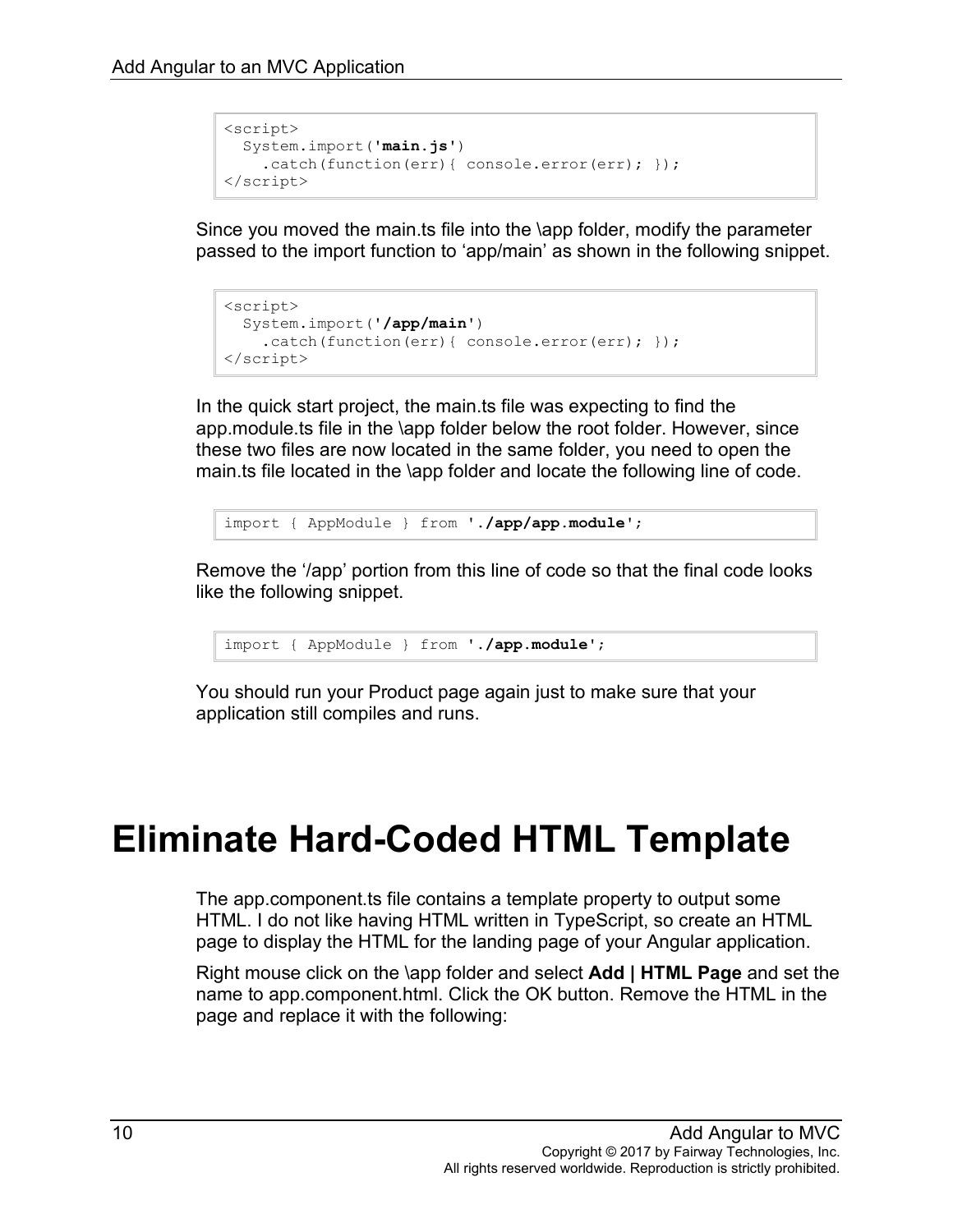```
<router-outlet></router-outlet>
```
In the HTML above you are adding a location for the Angular routing engine to place HTML that comes from different components. For example, you are going to create a product list component and corresponding HTML page to display product data. That HTML will be placed in between these two tags.

Open the \app\app.component.ts file and you will see the following declaration.

```
@Component({
  selector: 'my-app',
  template: `<h1>Hello {{name}}</h1>`,
})
```
Now that you have created the new HTML page, you are going to remove the hard-coded HTML from the *template* property in the @Component decorator. I have found that if you have any more than a few lines of HTML, this property becomes cumbersome to maintain. Let's change the *template* property to the *templateUrl* property and set that property to the string 'app.component.html'.

```
@Component({
moduleId: module.id,
selector: 'my-app',
templateUrl: './app.component.html'
})
```
Another change you are making to this @Component decorator is adding the property *moduleId* and setting that property to the value module.id. This property helps Angular understand relative paths in relation to the current component. If you did not use the *moduleId* property, then you change the *templateUrl* property to './app/app.component.html'. I prefer to use relative paths as opposed to having to fully quality the path in relation to the root.

The AppComponent class that came with the quick start sample has a *name* property set to the word 'Angular'. Just delete this code and make your AppComponent class look like the following:

export class AppComponent { }

You will learn more about how the routing works a little later in this article. But first, let's build the product list component and HTML.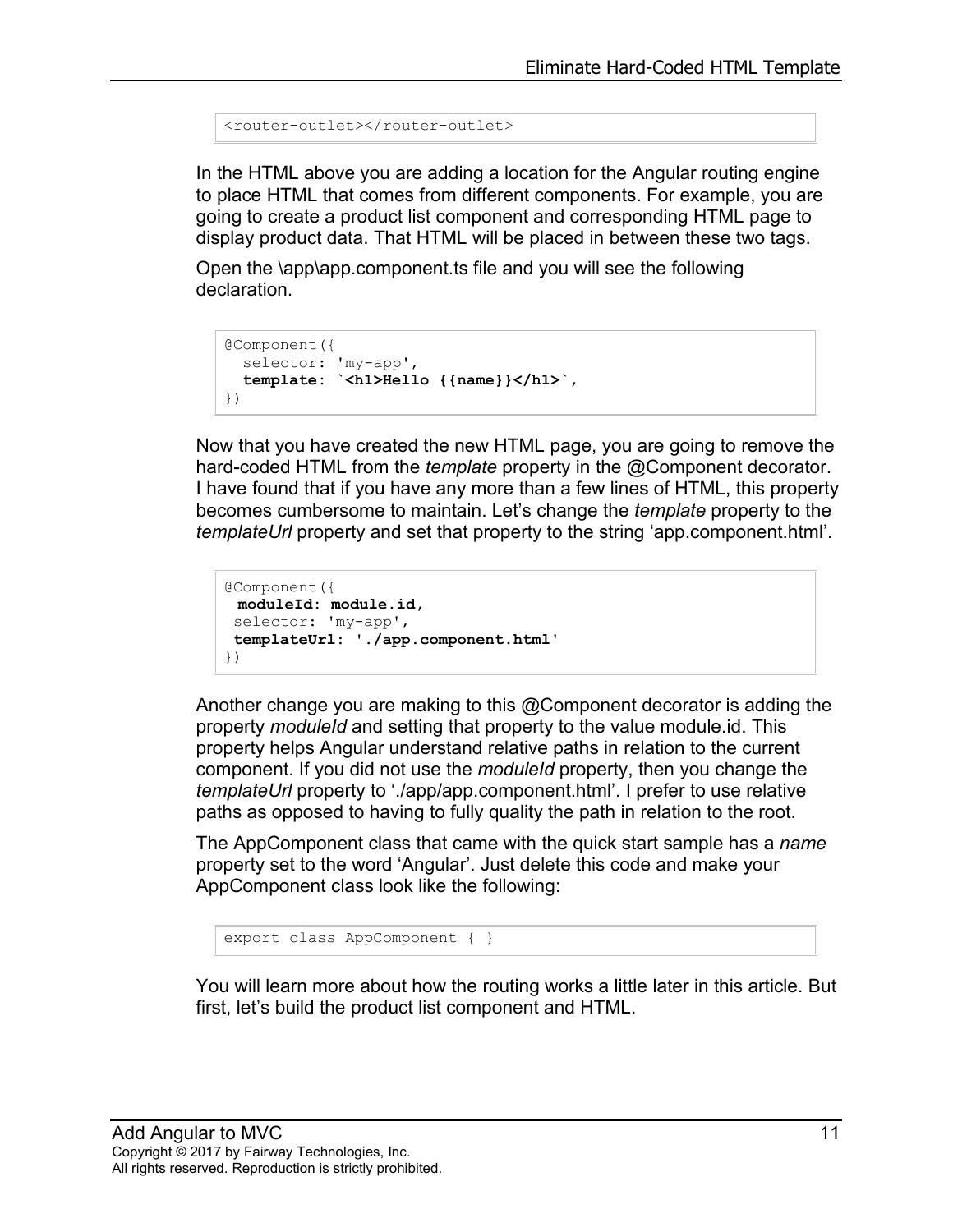## **Stub the Angular Product Components**

To test that you can route to a Product list page from your MVC page, create a couple of new files.

Right mouse click on the \app folder and add a new folder called \product. Right mouse click on this product folder and add a new HTML page called product-list.component.html. Delete all the HTML in this new page and add the single line below:

```
<h2>Product List</h2>
```
Right mouse click on the product folder and add a new TypeScript file named product-list.component.ts. Add the following code:

```
import { Component } from "@angular/core";
@Component({
  moduleId: module.id,
  templateUrl: "./product-list.component.html"
})
export class ProductListComponent { }
```
### **Update the app.module.ts File**

Add the ProductListComponent class to the app.module.ts. Open the app.module.ts file and add an import near the top of the file that looks like the following.

```
import { ProductListComponent }
from "./product/product-list.component";
```
In the @NgModule decorator, add the ProductListComponent class to the *declarations* property by adding a comma after AppComponent and typing in the name of this class as shown below.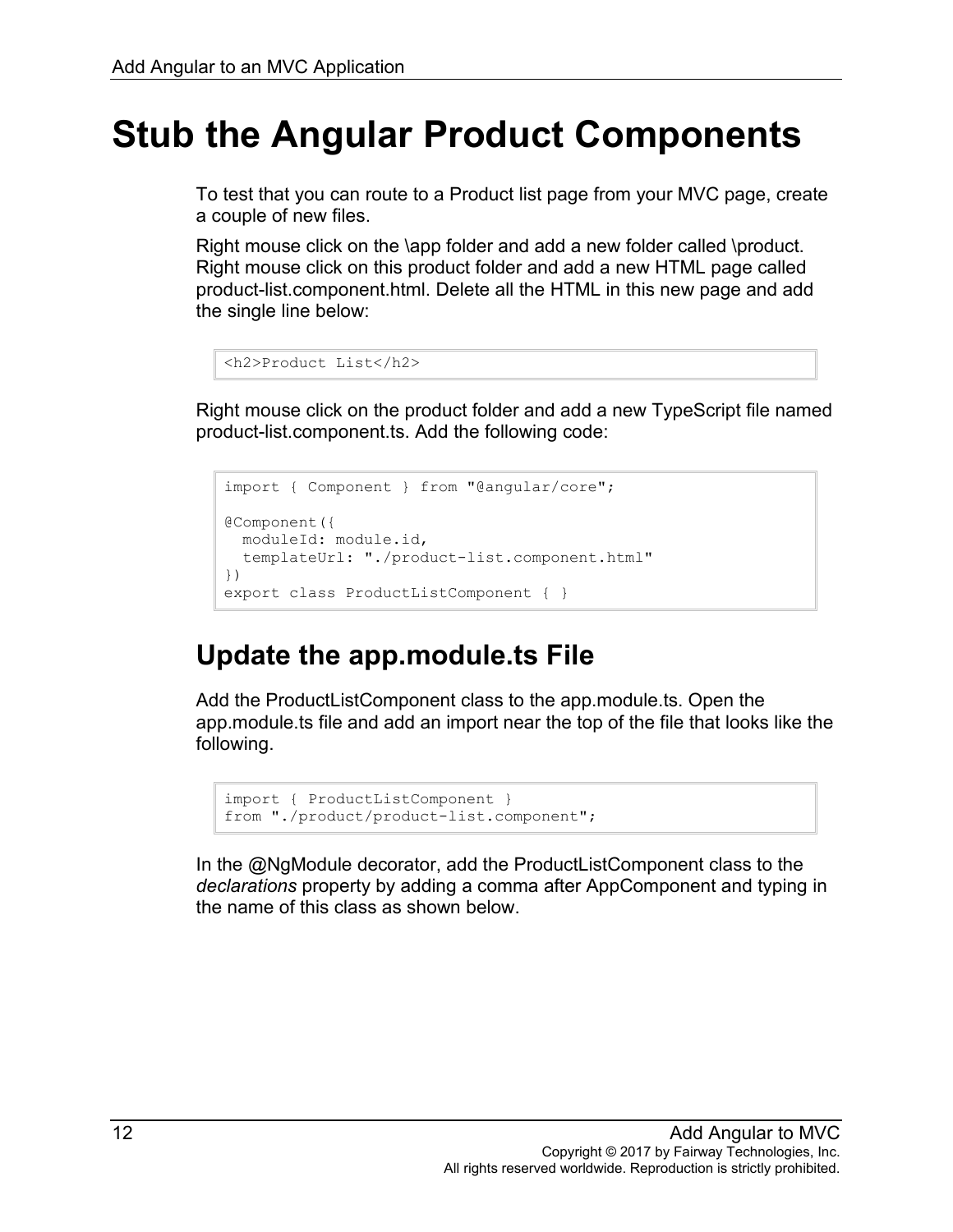declarations: [ AppComponent**, ProductListComponent** ]

## **Angular Routing**

No Angular application would be complete without routing. Routing allows us to navigate from one page to another. The app.component.html page you just created is the main page for getting to other pages in our application via the routing engine. Add a new TypeScript file called app-routing.module.ts and add the code shown in [Listing 1.](#page-12-0)

```
import { NgModule } from '@angular/core';
import { RouterModule, Routes } 
  from '@angular/router';
import { ProductListComponent } 
  from "./product/product-list.component";
const routes: Routes = [
 \{ path: 'productList',
    component: ProductListComponent
  },
   {
    path: 'Product/Product',
    redirectTo: 'productList'
  }
];
@NgModule({
 imports: [RouterModule.forRoot(routes)],
 exports: [RouterModule]
})
export class AppRoutingModule { }
```
Listing 1: The routine class defines one or more routes for your application.

<span id="page-12-0"></span>The important part of the app-routing.module.ts file is the constant named *routes*. This constant contains an array of Route objects. Each object has a *path* property which is used in the *routerLink* attribute you created earlier. If the path matches the address in the browser, then the *component* property is used to instantiate an instance of the object listed in this property. Once this class is instantiated, the HTML defined in that classes *templateUrl* property is inserted into the location where the <router-outlet> directive is located.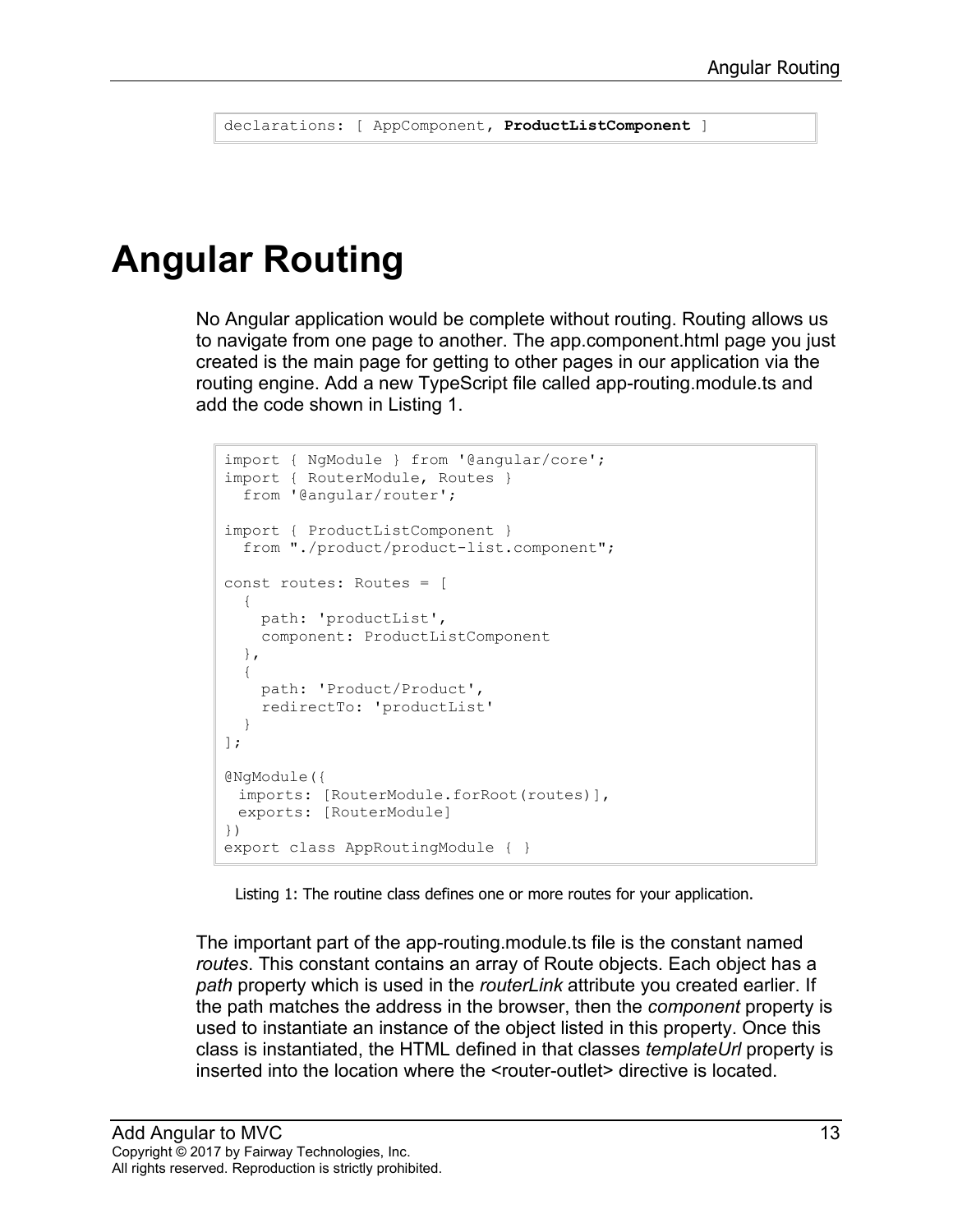The *routes* constant is added to the singleton instance of the Router service using the forRoot function. You can see this in the *imports* property of the @NgModule decorator. You can add as many routes to the *routes* constant as you need for your application.

### **Overview of Angular Routing**

With all that description above, I thought a graphical representation [\(Figure 7\)](#page-13-0) of the Angular routing you are using in this application might help clear things up a little.



Figure 7: An overview of the Angular routing process.

- <span id="page-13-0"></span>1. Anytime the browser address bar is updated via an anchor tag, or other mechanism, the last part of the address is matched up to one of the routes added to the singleton instance of the Router service.
- 2. Once it finds the path in the Router service, it instantiates the class listed in the *component* property.
- 3. After the class is instantiated, the *templateUrl* property is read from the @Component decorator.
- 4. The HTML from the file listed in the *templateUrl* property is loaded and inserted into the DOM at the location of the <router-outlet> directive.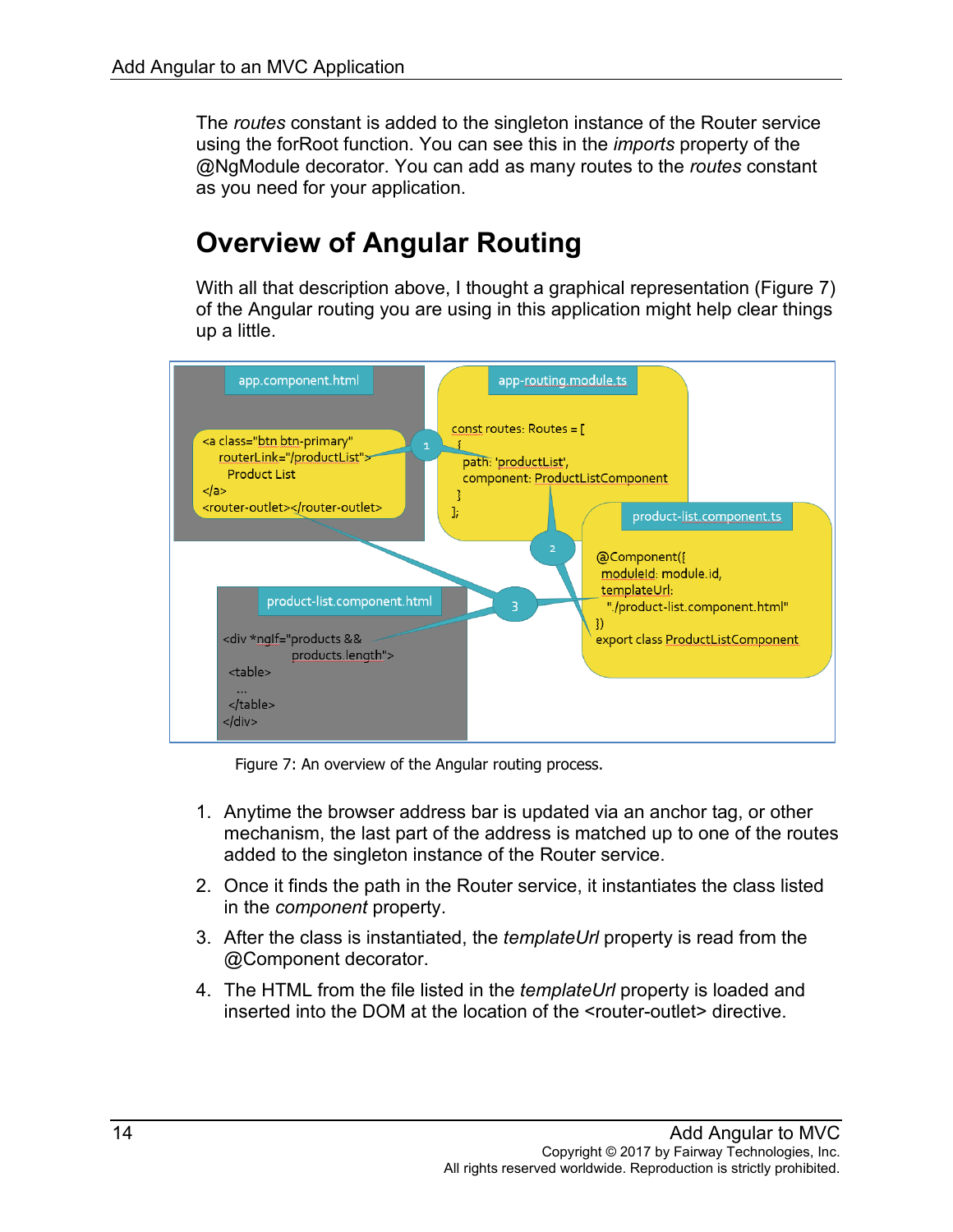### **Update the app.module.ts File**

Just as you have done with all your other classes you created, you need to declare your intention to use routing in the app.module.ts file. Open the app.module.ts file and add the following import statement near the top of the file.

```
import { AppRoutingModule } 
from './app-routing.module';
```
Add the AppRoutingModule to the *imports* property in the @NgModule decorator. The *imports* property should now look like the following code snippet.

imports: [BrowserModule, AppRoutingModule ]

#### **Call our Angular page from the Product.cshtml page**

Open the \Product\Product.cshtml page and delete all the code. Write the following:

<my-app>Loading products...</my-app>

Remember the <my-app> is the selector in the app.component.ts file. When this selector is encountered, the Angular system kicks in and starts loading our Angular components to run. You have now successfully removed yourself from the MVC system and are now running all client-side!

### **Run the Page**

At this point you should be able to run the page and see the <h1> you entered. Your page should like [Figure 8.](#page-15-0)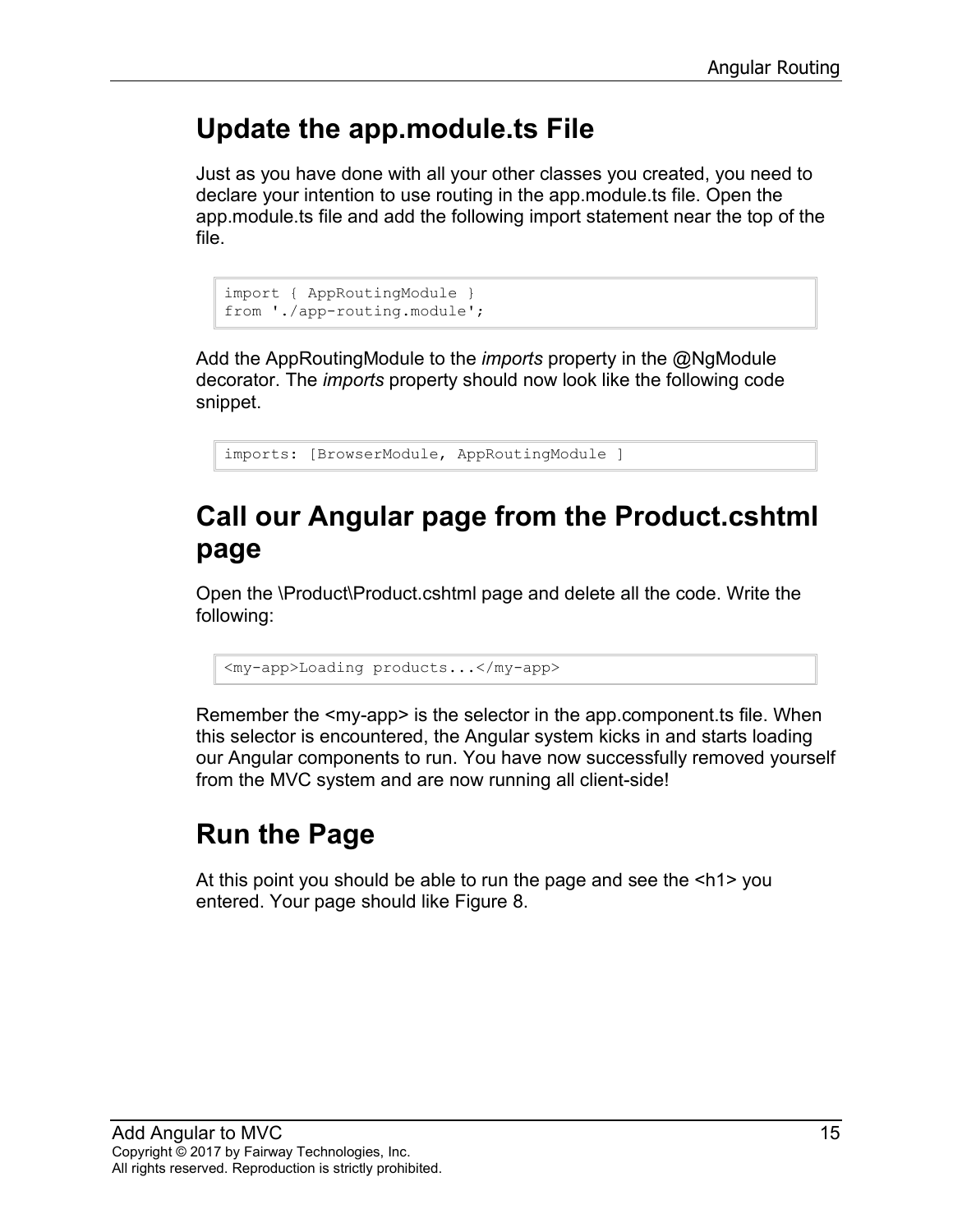

Figure 8: You have rerouted to an angular page from an MVC page.

# <span id="page-15-0"></span>**Summary**

Congratulations! You have successfully integrated Angular into a Visual Studio MVC Application. There are a lot of steps to get Angular up and running, however, once you get the basics configured, adding new pages and new components is quite easy because you use the same pattern you learned in this post. In the next blog post, you add and call a Web API from an Angular service, and display the product data in an HTML page using Angular.

## **Sample Code**

You can download the code for this sample at [www.pdsa.com/downloads.](http://www.pdsa.com/downloads) Choose the category "PDSA Blogs", then locate the sample **Add Angular to MVC - Part 1**. To run the sample, locate the \SqlScripts\Product.sql file and run the script in a SQL Server database. Open the Web.config file in the